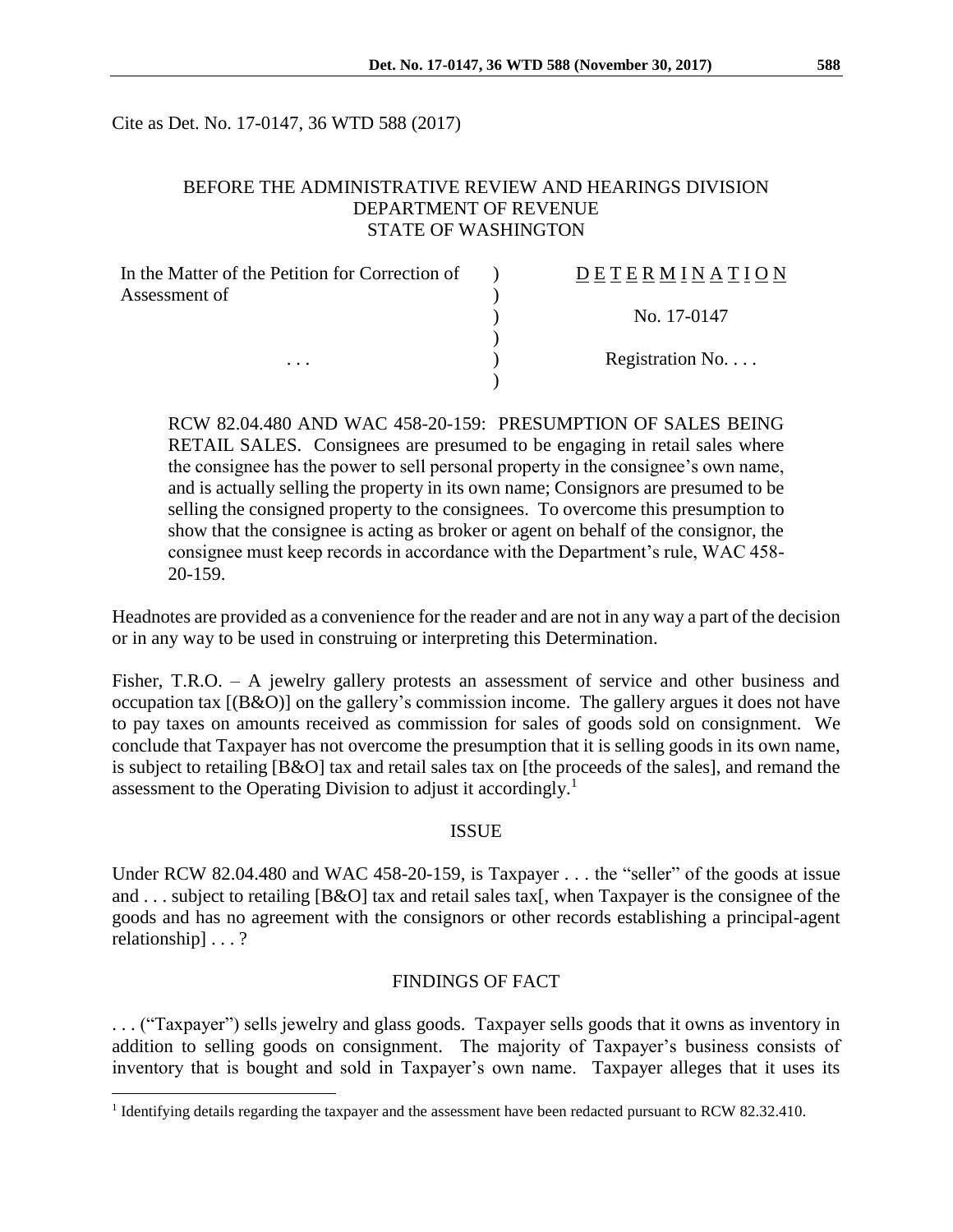consignment business as a way of "trying out" new artists to see if those artists' creations will sell in Taxpayer's store. There is no written agreement entered into between Taxpayer and the artists whose property will be sold on consignment. Taxpayer takes a commission (50% of the sales price) on the consignment sale. The majority of the consignment sales were "trunk shows" where the artist who owned the goods would be in store to promote the goods, which were ultimately sold by Taxpayer.

In reporting its excise taxes, Taxpayer reported all income it received (whether from sales of its own inventory or sales of consignment goods) under the retailing [B&O] tax classification; Taxpayer then deducted all of its income from its sales of consignment goods from its retailing B&O tax. Taxpayer also collected and remitted retail sales tax on the goods sold, whether from Taxpayer's inventory or on consignment.

The Department of Revenue . . . audited Taxpayer to confirm Taxpayer was properly reporting its tax obligations. Following a review of Taxpayer's records, the Department allowed the consignment goods deductions, assessed service and other B&O tax on the commission earned for consignment sales. In total, the Department assessed  $\hat{\mathcal{S}}$ ... in service and other B&O tax,  $\hat{\mathcal{S}}$ ... in retail sales tax,<sup>2</sup> and  $\text{\$} \dots$  in interest.

Taxpayer timely sought administrative review of the service and other [B&O] tax and interest, asserting it reported its tax obligations correctly. . . .

# ANALYSIS

Washington's B&O tax scheme is intended to apply to "virtually all business activities carried on within the state, and to leave practically no business and commerce free of . . . tax." *Simpson Inv. v. Dep't of Revenue*, 141 Wn.2d 139, 149, 3 P.3d 741 (2000) (internal citations omitted). Retail sales tax and retailing B&O tax are levied upon every person engaging in the business of making retail sales. RCW 82.04.250; RCW 82.08.020. Retailing B&O tax and retail sales tax are assessed against the gross proceeds of sales, which means the "value proceeding or accruing from the sale of tangible personal property . . . without any deduction on account of the cost of property sold, the cost of materials used, labor costs, interest, discount paid, delivery costs, taxes, or any other expense whatsoever paid or accrued and without any deduction on account of loses." RCW 82.04.070.

RCW 82.04.480 creates a presumption regarding selling personal property in the context of consignment:

(a) Every consignee . . . having either actual or constructive possession of personal property . . . with power to sell such personal property in that person's own name and actually so selling, is deemed the seller of such personal property within the meaning of [the B&O tax]. Furthermore, the consignor . . . is deemed a seller of such property to the consignee . . . .

 $\overline{a}$ 

<sup>2</sup> Retail sales tax was assessed for a few internet sales, and is not being disputed by Taxpayer.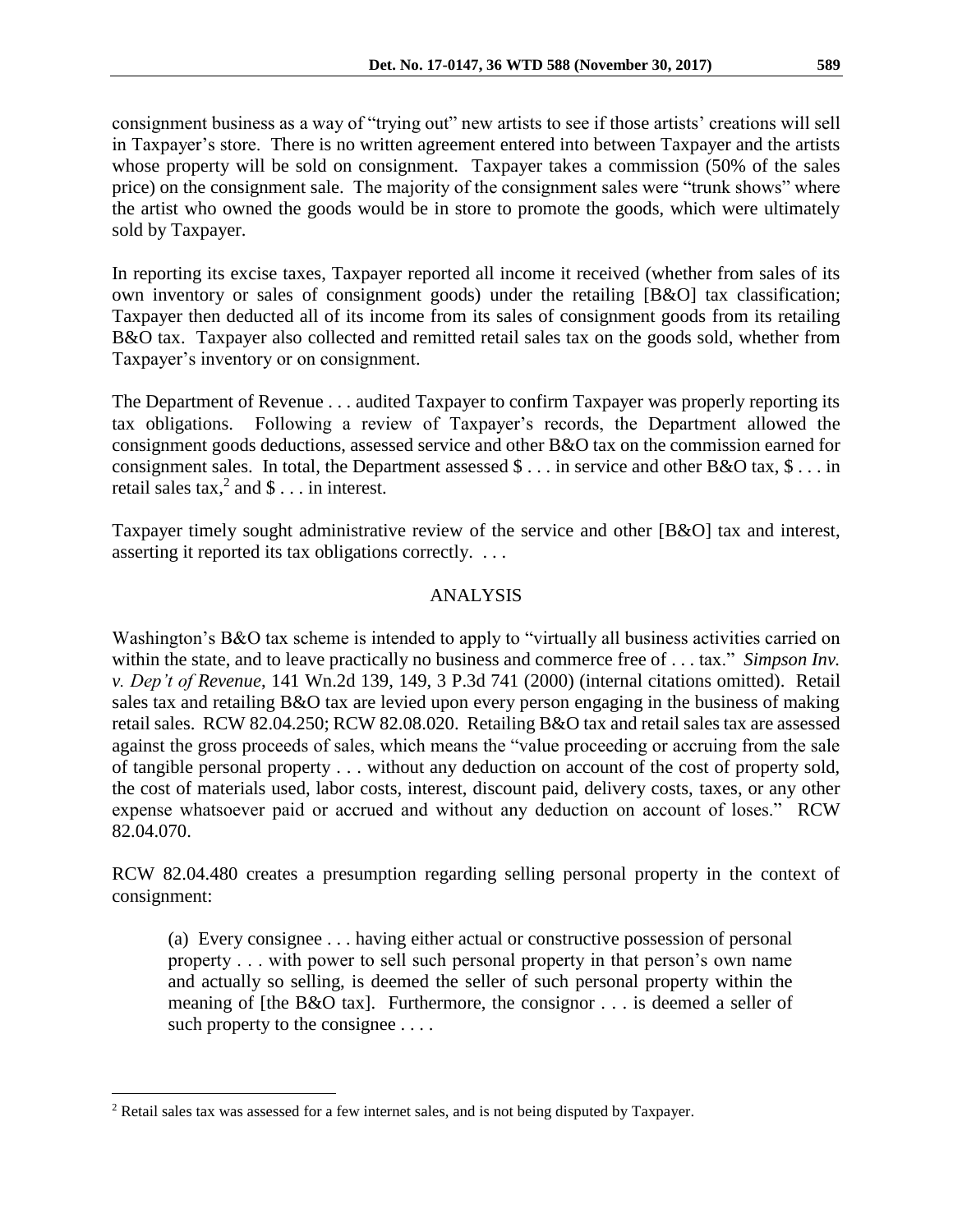(b) The burden is on the taxpayer in every case to establish the fact that the taxpayer is not engaged in the business of making retail sales or wholesale sales but is acting merely as broker or agent in promoting sales for a principal. Such claim will be allowed only when the taxpayer's accounting records are kept in such manner as required by rule by the department.

Thus, RCW 82.04.480 sets up a rebuttable presumption that consignees meeting the elements of subsection (1) are sellers, and must collect retail sales tax and pay retailing B&O tax on such transactions. A person may overcome this presumption under RCW 82.04.480(2) if the person (1) acts merely as an agent or broker for a principal, and not engaged in the business of selling the items, and (2) keeps records in accordance with the Department's rule, WAC 458-20-159. If the presumption is overcome that the consignee is the seller, then the consignee is liable for B&O tax under the service and other activities classification on its commission income.

An agent principal relationship "results from the manifestation of consent by one person that another shall act on his behalf and subject to his control, with a correlative manifestation of consent by the other party to act on his behalf and subject to his control." *Moss v. Vadman*, 77 Wn.2d 396, 402-3, 463 P.2d 159 (1969). Consent and control are the essential elements of agency. *Id.*; *see also Washington Imaging Services, LLC. v. Dep't of Revenue,* 171 Wn.2d 548, 562, 252 P.3d 885 (2011). The relationship is created by law, but if no facts exists to satisfy the both elements of control and consent, "then no agency exists despite the intent of either or both of the parties." *Moss*, 77 Wn.2d at 403.

WAC 458-20-159 [addresses] the kinds of records taxpayers must maintain to prove that the consignee is selling as the consignor's agent: (1) there is a contract or agreement between the alleged consignee and consignor that clearly establishes the relationship of principal and agent, (2) the books and records of the consignee show the transactions were made in the name of and account of the consignor, and show the name of the actual owner of the property for whom the sale was made; and (3) the books and records show the amount of gross sales, the amount of commissions, and any other incidental income derived by the consignee from such sales.

Here, Taxpayer does not have any contract or agreement between itself (the consignee) and the artists whose goods Taxpayer sold (the consignors) that clearly establishes the relationship of principal to agent. Taxpayer explained that it does consignment agreements with artists with handshakes, and uses consignment sales to test out whether an artist's goods will sell at Taxpayer's store. However, Taxpayer has not pointed to anything that indicates Taxpayer consented to the artists' control of how Taxpayer handled and sold the artists' goods. Because there are no facts establishing consent and control, there can be no agency relationship even if Taxpayer intended to enter into one. *Moss*, 77 Wn.2d at 403.

Because Taxpayer was not acting as agent for the artists while Taxpayer was selling those artists goods and did not maintain any of the required records under WAC 458-20-159, Taxpayer did not overcome the presumption in RCW 82.04.480(1) that Taxpayer is making retail sales. Accordingly, Taxpayer owed retail sales tax and retailing B&O tax on the entire amount of the transactions, and was not entitled to take any deduction. The Department erred when it assessed service and other B&O tax on the commission amount; instead the Department should have